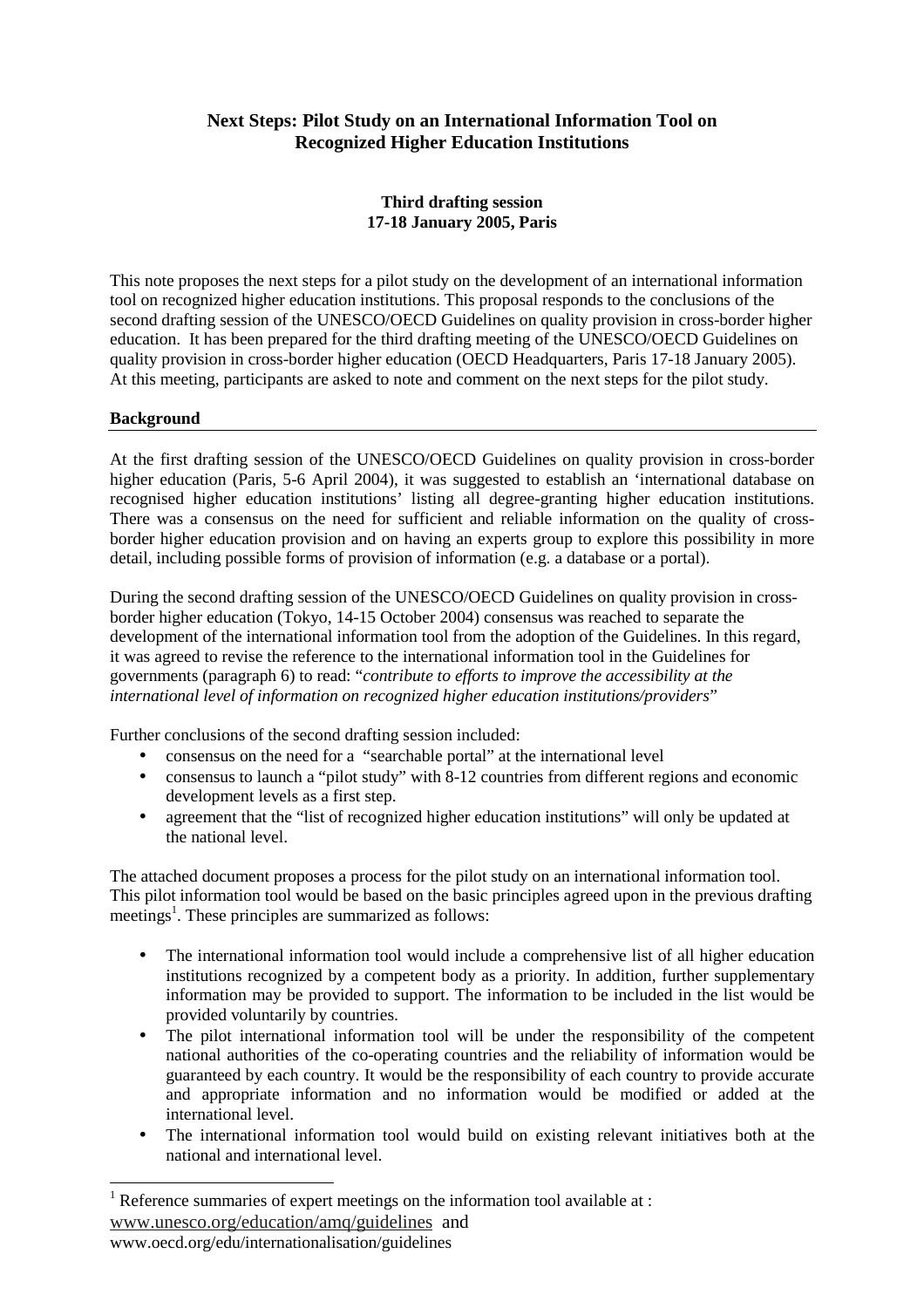• The international information tool would be free of charge, easy to access, simple, user friendly, provided online and searchable.

#### **Pilot Project Partners**

It is foreseen that 8-12 member states of UNESCO and OECD ('National Partners') which represent differing levels of economic development, and regions will take part in the pilot study. (Countries will be asked to express their interest to take part in the pilot study once a more detailed proposal concerning the scope of the pilot information tool is put forward.) In addition to the member states taking part in the pilot study, a Steering Group which is composed of IGOs and NGOs as well as representatives from Member States which have experience in the development of information systems for higher education will be established to monitor the pilot study. The Steering Group Members will be appointed by UNESCO and OECD Secretariats.

UNESCO will take a lead co-ordinating role in this initiative. This project proposal responds to the needs expressed for capacity building of some developing countries to compile and provide the appropriate information for the international information tool.

#### **Pilot Project Overview**

#### **Objective**

The overall objective is to protect students from misleading guidance and information, low quality provision, rogue providers, and qualifications of limited validity by helping their informed decision making. This tool will primarily provide information for students, but is of value for other higher education stakeholders, namely governments, higher education institutions/providers, quality assurance agencies, recognition bodies and professional bodies.

The specific objective of the pilot project is to ascertain the feasibility of an international information tool on recognized higher education institutions. It is foreseen that the pilot study of an international information tool on recognised higher education institutions will consist of five main steps

- 1. Launching of the project and preparation of methodology (February to June 2005)
- 2. Reflection of national strategies (June to October 2005)
- 3. Training for national information inputs (November 2005 to June 2006)
- 4. Finalization of national information inputs (November 2005 to June 2006))
- 5. Evaluation (June to December 2006)

Annex I. provides an overview of activities foreseen in this pilot study.

#### **Funding**

In view of the fact that UNESCO does not have funds earmarked for this activity, extrabudgetary funds are necessary to launch the 'pilot phase' of this project. Consolidation of fund raising for this project is necessary in order to ensure its successful outcome. A detailed costing of the attached study will be prepared in February 2005 together with an elaborated proposal on the pilot study.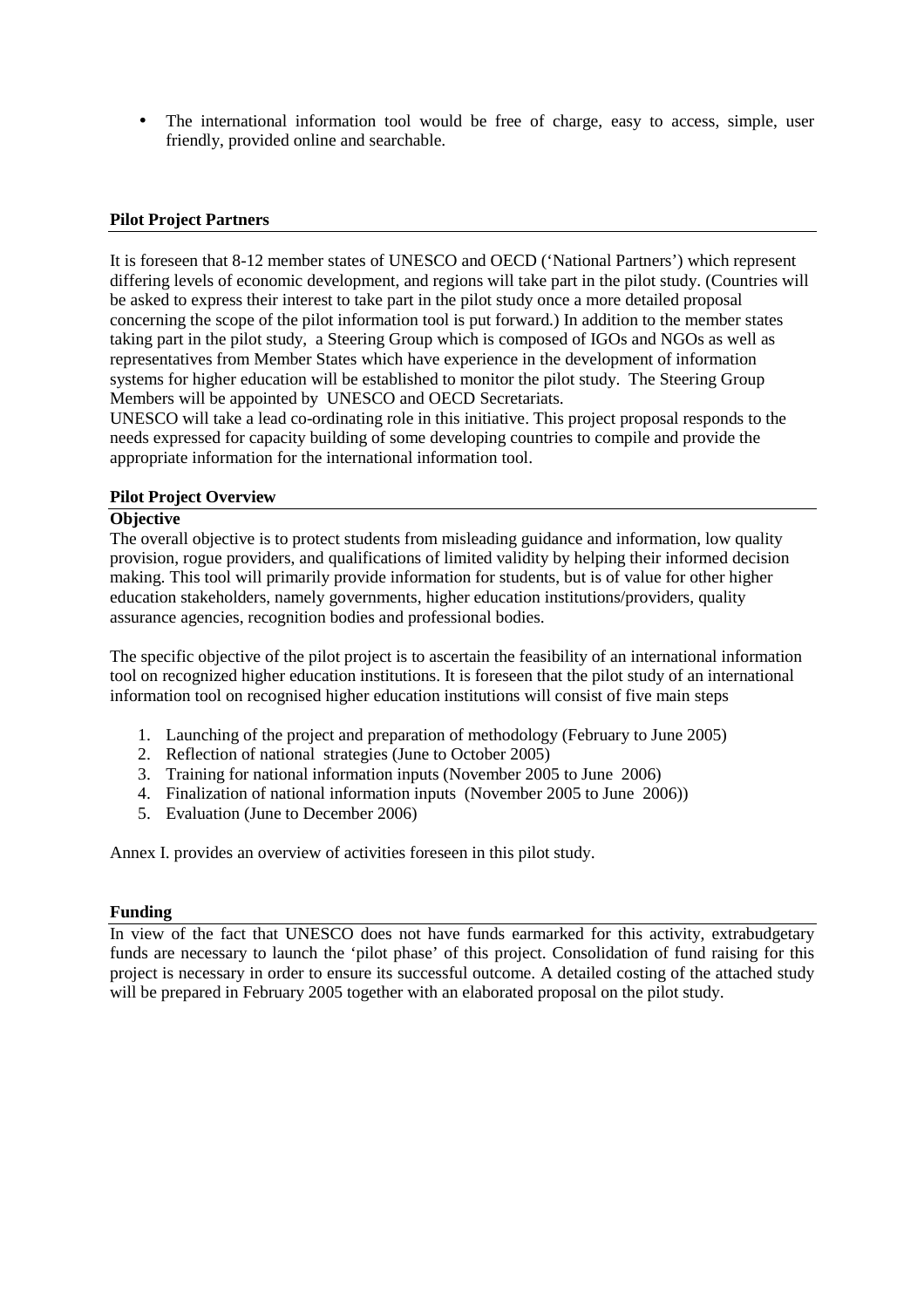### Annex I. Activities

### **Activities**

*1. Launching of the project and preparation of methodology* 

1.1 Project Preparation

This activity will consist of :

- consolidating extrabudgetary funding for the project
- finalizing the project outline
- identifying the participating National Partners
- nominating the Steering Group for the Project

The UNESCO Secretariat will coordinate the above actions in collaboration with the OECD Secretariat .

### 1.2 Proposal for the Pilot Information Tool Structure

This activity will include the assembly and/or elaboration of reference documents on:

- Systems for categorization types of higher education institutions (international and national)
- Quality assurance mechanisms (international and national)
- Levels of information to be included (e.g. issues such as the inclusion of programme or course level information etc.)
- Technical structures of existing information systems in higher education (including issues such as their target users, and their needs, cost of development and maintenance, funding system)

UNESCO will coordinate and lead this activity. Based on the above documents, a proposal for a pilot international information tool technical structure will be elaborated, taking into account all abovenamed factors. The background research and project proposal development will involve contracts established with IGOs and NGOs experienced in the development of information systems in higher education .

### 1.3 Inventory of National Frameworks

National Partners will prepare a national inventory which will focus on :

- higher education systems
- quality assurance systems
- definition of different statutes for the recognition of cross-border and national providers (e.g. registration, licensure)
- identification of competent legal bodies involved in the recognition of higher education institutions.
- existing listings of national recognized higher education institutions

1.4 Conception and Elaboration of the Tools of Communication for the Pilot Project

UNESCO will establish a project website and electronic mailing list for communication of information concerning this project with all participants and to provide public information on the outcomes of this project to all Member States

### 1.5 Establishment of Monitoring and Evaluation Strategy

UNESCO will propose a monitoring and external evaluation strategy for the project. This strategy will be developed in collaboration with experts in the area of evaluation and information tool development.

### 1.6 First Steering Group Meeting

The Steering Group will hold its first meeting to review the documents for the project rationale for the project and prepare its recommendations for modifications to the proposal. The Steering Group will also review and finalize the project methodology as well as the monitoring and evaluation proposal for the pilot project. This meeting will be held in conjunction with activity 2.1

### *2. Reflection on National Strategies*

2.1 Seminar on National Strategies for the Development of the Information Tool